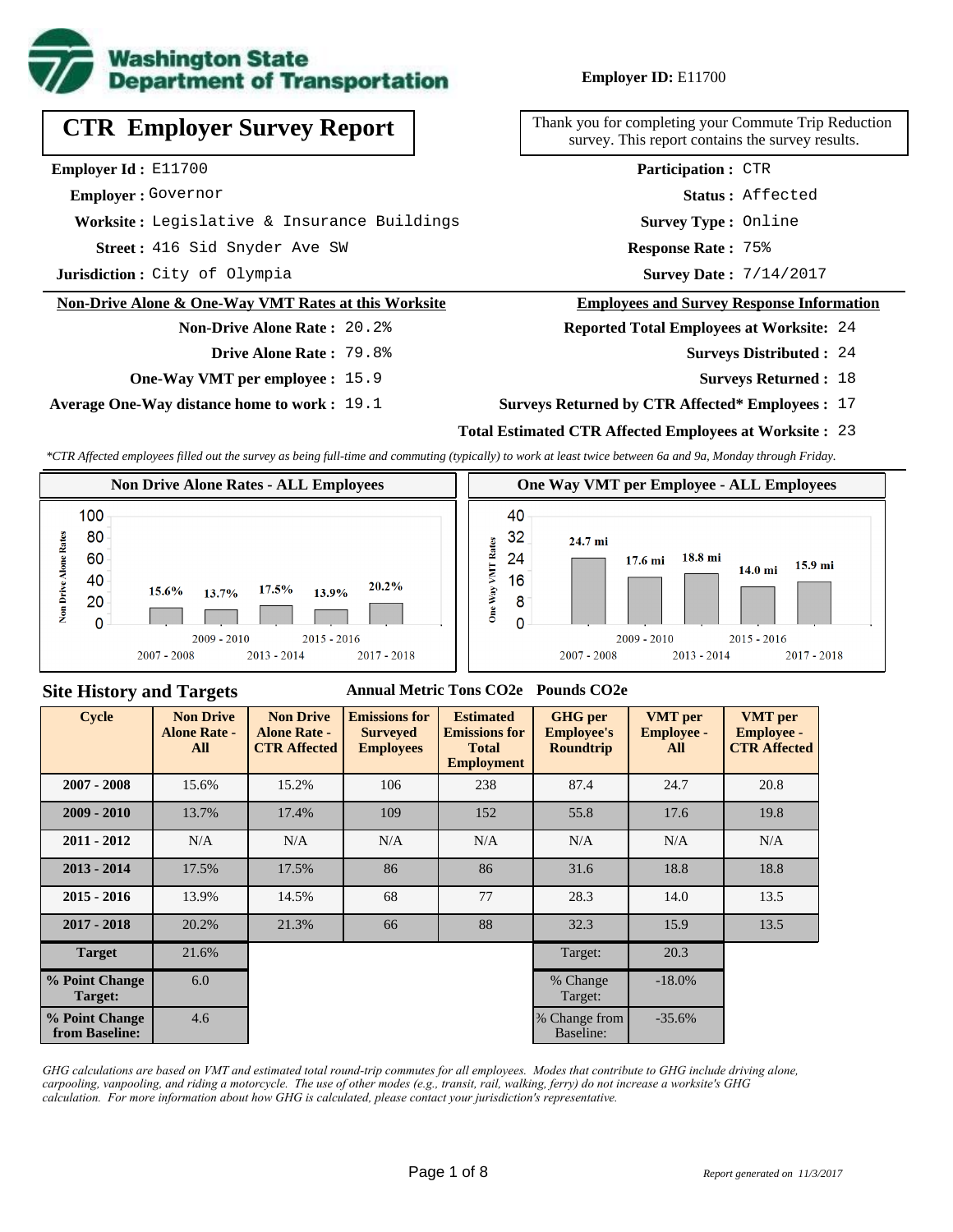# **Washington State<br>Department of Transportation**

#### **Commute Trips By Mode - All Employees**

**Q.4: Last week, what type of transportation did you use each day to commute TO your usual work location? (Mode used for the longest distance.)**



*\* Motorcycle-1 is now included in Drive Alone and Motorcycle-2 is included in Carpool. Information about these trips is still available by request.*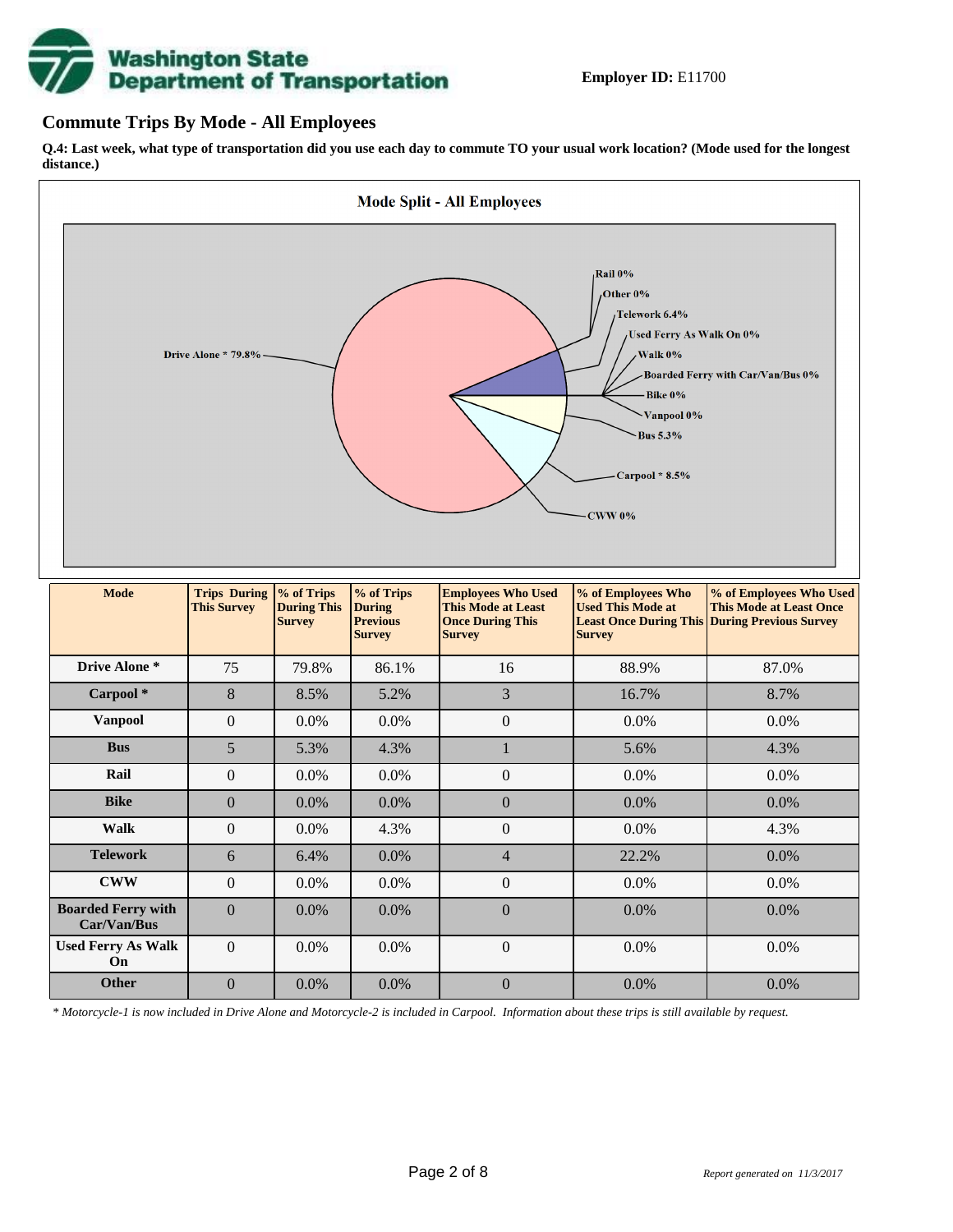

#### **Commute Trips By Mode - Affected Employees**

**Q.4: Last week, what type of transportation did you use each day to commute TO your usual work location? (Mode used for the longest distance.)**



*\* Motorcycle-1 is now included in Drive Alone and Motorcycle-2 is included in Carpool. Information about these trips is still available by request.*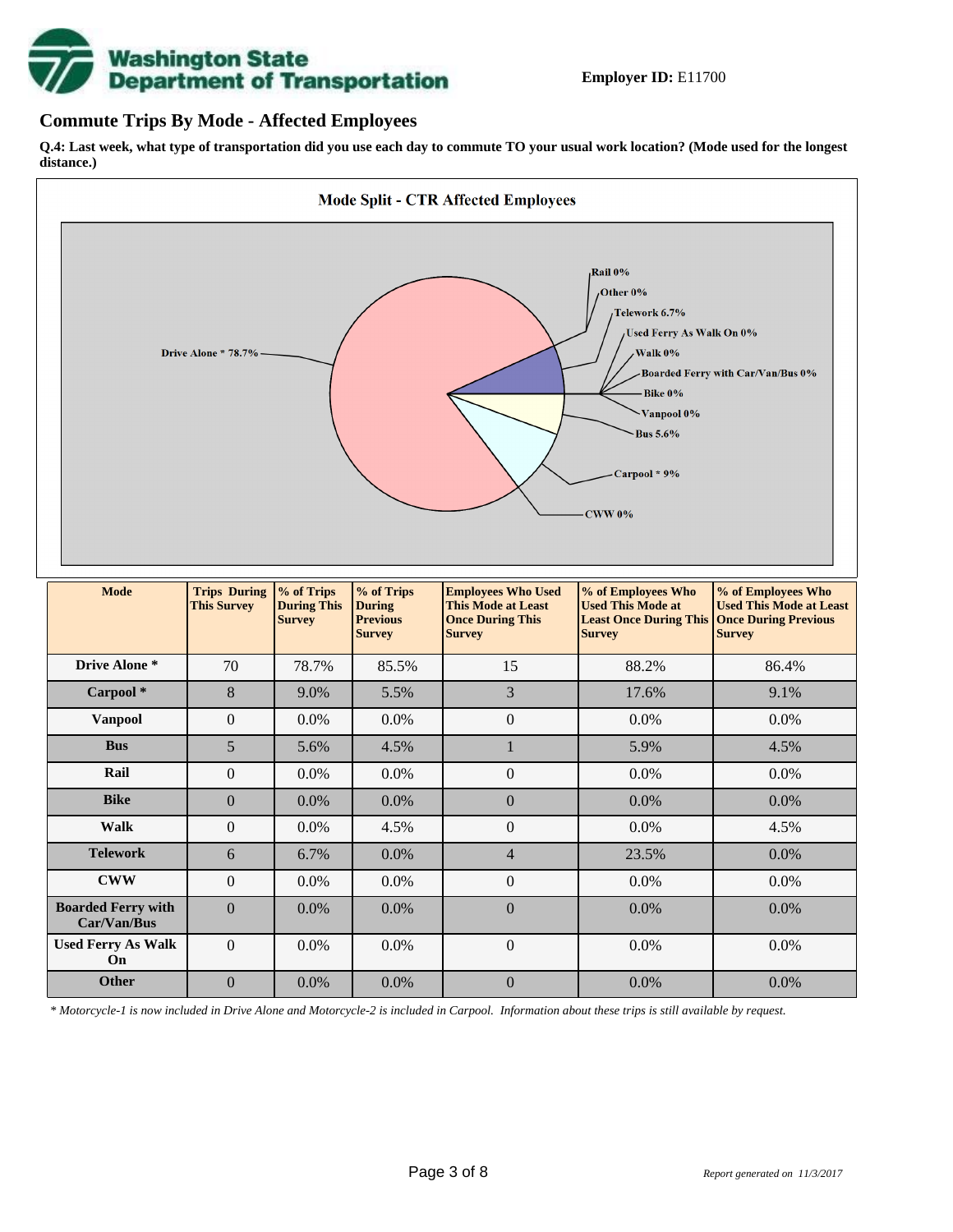

# **Alternative Modes - Number of Employees Who Used a Non-Drive Alone Mode:**

| <b>Non-Drive Alone</b><br><b>Number Of Days</b> | Exactly this $#$ of<br><b>Employees</b> | <b>Exactly this % of</b><br><b>Employees</b> | At least # of<br><b>Employees</b> | At least % of<br>employees |  |  |
|-------------------------------------------------|-----------------------------------------|----------------------------------------------|-----------------------------------|----------------------------|--|--|
| 0 Day                                           | 11                                      | 61%                                          | 18                                | 100%                       |  |  |
| 1 Days                                          | $\overline{2}$                          | 11%                                          | 7                                 | 39%                        |  |  |
| 2 Days                                          | 2                                       | 11%                                          | 5                                 | 28%                        |  |  |
| 3 Days                                          |                                         | 6%                                           | 3                                 | 17%                        |  |  |
| 4 Days                                          | $\Omega$                                | 0%                                           | $\overline{2}$                    | 11%                        |  |  |
| 5 Days                                          | $\mathfrak{D}$                          | 11%                                          | $\mathfrak{D}$                    | 11%                        |  |  |
| <b>6 or More Days</b>                           | $\theta$                                | 0%                                           | $\Omega$                          | 0%                         |  |  |

#### **Count by Occupancy of Carpools and Vanpools**

**Q.4 If you used a carpool or vanpool as part of your commute, how many people (age 16 or older) are usually in the vehicle?**

| <b>Ridesharing Occupancy</b> | <b>Mode</b> | <b>Response Count</b> |
|------------------------------|-------------|-----------------------|
| $2*$                         | Carpool     | 6                     |
| 3                            | Carpool     | $\boldsymbol{0}$      |
| 4                            | Carpool     | $\overline{2}$        |
| 5                            | Carpool     | $\overline{0}$        |
| >5                           | Carpool     | $\overline{0}$        |
| $<$ 5                        | Vanpool     | $\boldsymbol{0}$      |
| 5                            | Vanpool     | $\boldsymbol{0}$      |
| 6                            | Vanpool     | $\boldsymbol{0}$      |
| 7                            | Vanpool     | $\boldsymbol{0}$      |
| 8                            | Vanpool     | $\overline{0}$        |
| 9                            | Vanpool     | $\overline{0}$        |
| 10                           | Vanpool     | $\overline{0}$        |
| 11                           | Vanpool     | $\boldsymbol{0}$      |
| 12                           | Vanpool     | $\boldsymbol{0}$      |
| 13                           | Vanpool     | $\theta$              |
| 14                           | Vanpool     | $\theta$              |
| >14                          | Vanpool     | 0                     |

\* Motorcycle-2 counted with Carpool-2 for this table.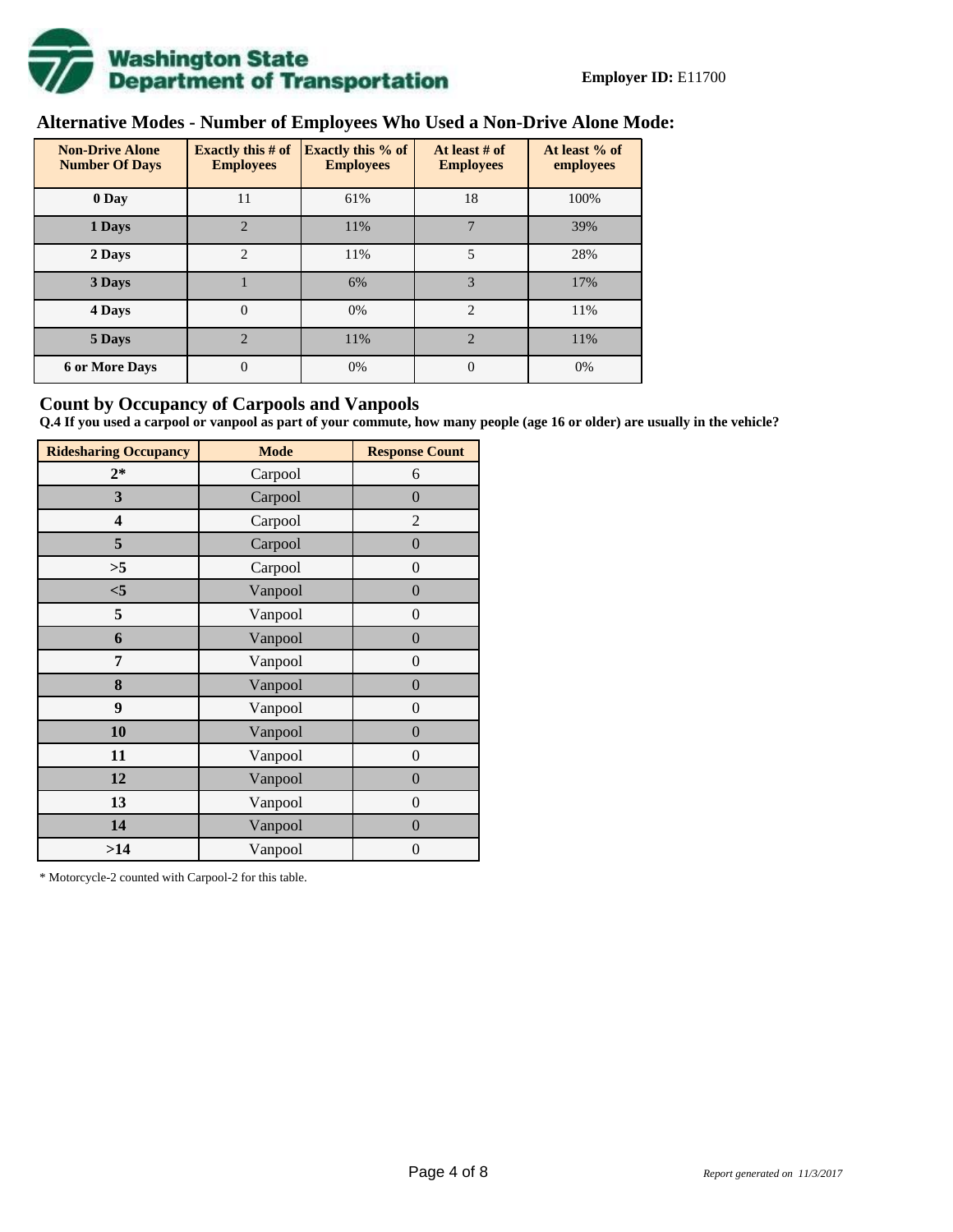

# **Reported Work Schedule - All Employees**

**Q.8 Which of the following best describes your work schedule?**

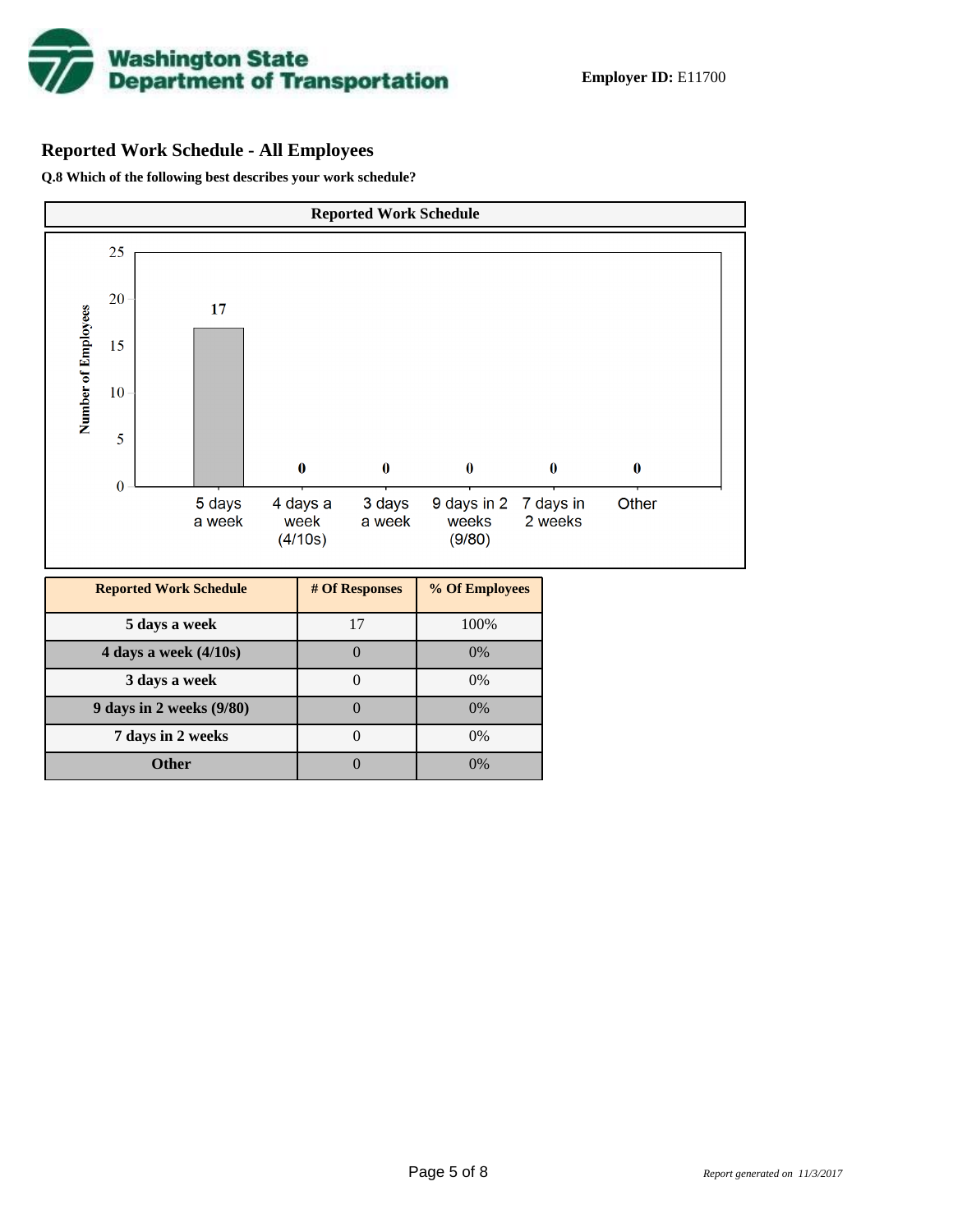

### **Parking and Telework**

**Q.9: On the most recent day that you drove alone to work, did you pay to park? (Mark "yes" if you paid that day, if you prepaid, if you are billed later, or if the cost of parking is deducted from your paycheck.)**



**Q.10: How many days do you typically telework?**

| <b>Telework Frequency</b>           | # of Responses | % of Responses |
|-------------------------------------|----------------|----------------|
| No Answer/Blank                     |                | 5.6%           |
| I don't telework                    | 9              | 50.0%          |
| Occasionally, on an as-needed basis | 6              | 33.3%          |
| 1-2 days/month                      |                | $0.0\%$        |
| 1 day/week                          |                | 5.6%           |
| 2 days/week                         |                | 5.6%           |
| 3 days/week                         |                | $0.0\%$        |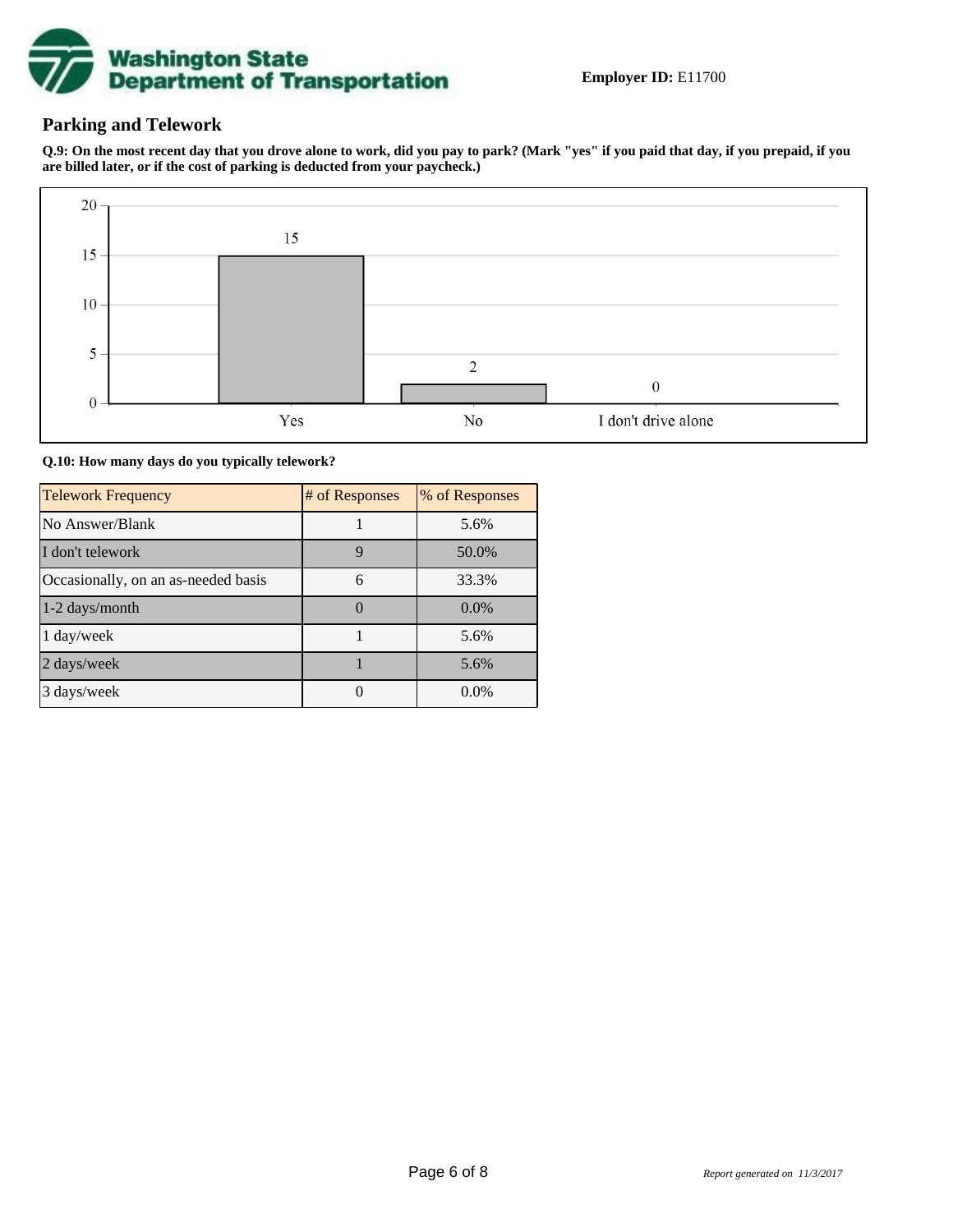

## **Reasons for driving alone to work/not driving alone to work**

**Q11. When you do not drive alone to work, what are the three most important reasons?**

| <b>Question Text</b>                                           | # of Responses | % of Responses |
|----------------------------------------------------------------|----------------|----------------|
| I have the option of teleworking                               | 7              | 21.2%          |
| Environmental and community benefits                           | 5              | 15.2%          |
| To save money                                                  | $\overline{4}$ | 12.1%          |
| Free or subsidized bus, train, vanpool pass or fare benefit    | 3              | 9.1%           |
| To save time using the HOV lane                                | 3              | 9.1%           |
| Financial incentives for carpooling, bicycling or walking.     | $\mathcal{D}$  | 6.1%           |
| Personal health or well-being                                  | $\overline{2}$ | 6.1%           |
| Cost of parking or lack of parking                             | $\overline{2}$ | 6.1%           |
| I receive a financial incentive for giving up my parking space | $\mathfrak{D}$ | 6.1%           |
| Other                                                          | $\overline{2}$ | 6.1%           |
| Driving myself is not an option                                |                | 3.0%           |
| Emergency ride home is provided                                | $\Omega$       | $0.0\%$        |
| Preferred/reserved carpool/vanpool parking is provided         | $\Omega$       | $0.0\%$        |

#### **Q12. When you drive alone to work, what are the three most important reasons?**

| <b>Question Text</b>                                      | # of Responses | % of Responses |
|-----------------------------------------------------------|----------------|----------------|
| I like the convenience of having my car                   | 10             | 25.6%          |
| Riding the bus or train is inconvenient or takes too long | 8              | 20.5%          |
| Family care or similar obligations                        | 6              | 15.4%          |
| My commute distance is too short                          | 5              | 12.8%          |
| My job requires me to use my car for work                 | 4              | 10.3%          |
| Other                                                     | $\overline{4}$ | 10.3%          |
| Bicycling or walking isn't safe                           | $\mathfrak{D}$ | 5.1%           |
| I need more information on alternative modes              | $\Omega$       | $0.0\%$        |
| There isn't any secure or covered bicycle parking         | 0              | $0.0\%$        |